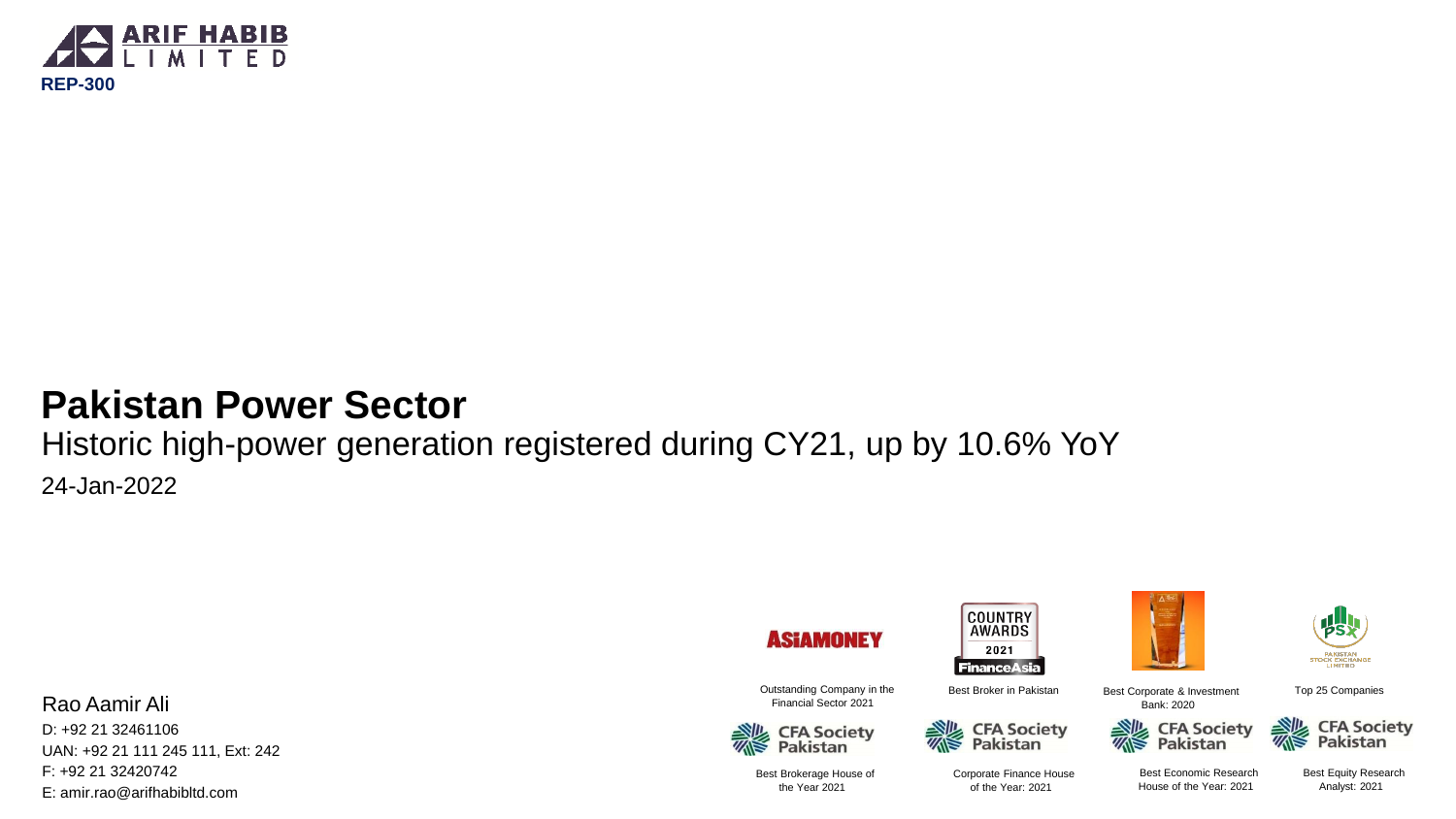### **Pakistan Power Sector**

### Highest ever Power Generation during Month of Dec, up 12.0% YoY

- Power generation went up by 12.0% YoY to 8,828 GWh (11,866 MW) during Dec'21, compared to 7,880 GWh (10,591 MW) during Dec'20.The rise in generation was owed to higher generation from Nuclear, RLNG and FO.
- Major contributors during Dec'21 were Coal (share: 24%), Hydel (share: 20%), Nuclear (share: 18%), Gas (share: 14%), RLNG (share: 14%), FO (share: 4%), HSD (share: 3%), Wind (share: 2%) and Bagasse (share: 1%).
- During the month, Nuclear, FO and RLNG based power generation went up by 109%, 20% and 9%, respectively. However, Coal, Wind, Gas and Hydel based generation declined by 8%, 4%, 2% and 1% YoY, respectively.
- During Dec'21, fuel cost for power generation increased by 72% YoY to PKR 8.24/KWh mainly due to rise in FO, coal and RLNG based cost of generation. In addition to this hydel, wind and solar based generation decreased by 1%, 4% YoY and 10% YoY, respectively.

### **Exhibit:** Historical Power Generation during the month of December



Source (s): NEPRA, AHL Research



### **Exhibit: Power Mix During Dec'21 and Dec'20**



Source (s): NEPRA, AHL Research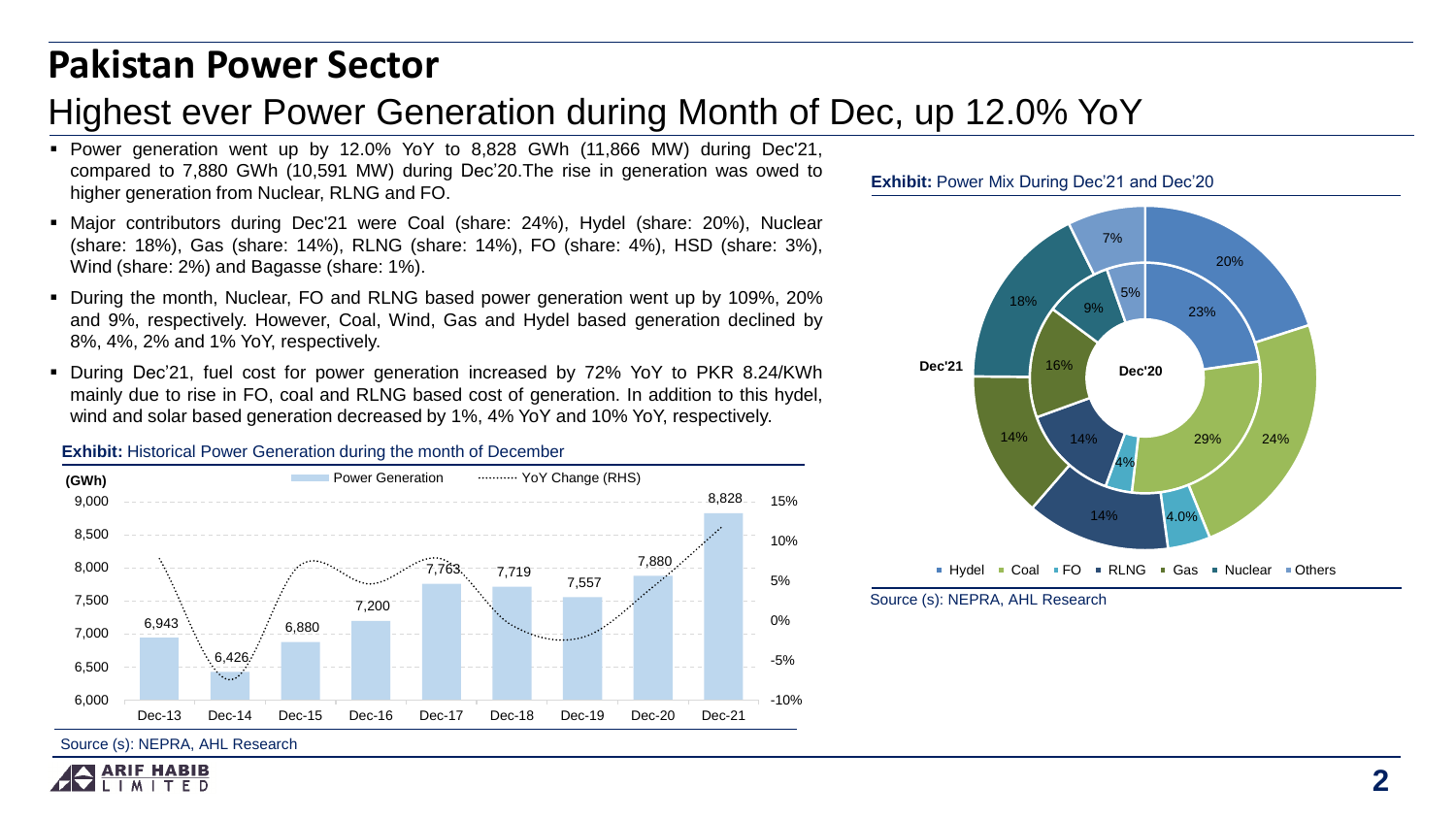## **Pakistan Power Sector**

## Fuel Cost up by 72% YoY during Dec'21

- The rise in fuel cost by 72% YoY to PKR 8.24/KWh during Dec'21 was led by the following reasons:
	- o RLNG-based cost of generation increased by 135% YoY to PKR 17.81/KWh due to 66% YoY rise in RLNG prices to PKR 2,241/mmbtu (USD 12.62/mmbtu).
	- o Coal-based cost of generation went up by 110% YoY to PKR 13.31/KWh during Dec'21 due to 73% YoY rise in coal prices.
	- o FO-based cost of generation increased by 81% YoY to PKR 22.24/KWh.
	- o Hydel based generation decreased by 1% YoY.
	- o Wind and Solar based generation also decreased by 4% YoY and 10% YoY, respectively.





Source (s): NEPRA, AHL Research, \* Zero electricity was generated on HSD in Dec'20





Source (s): NEPRA, AHL Research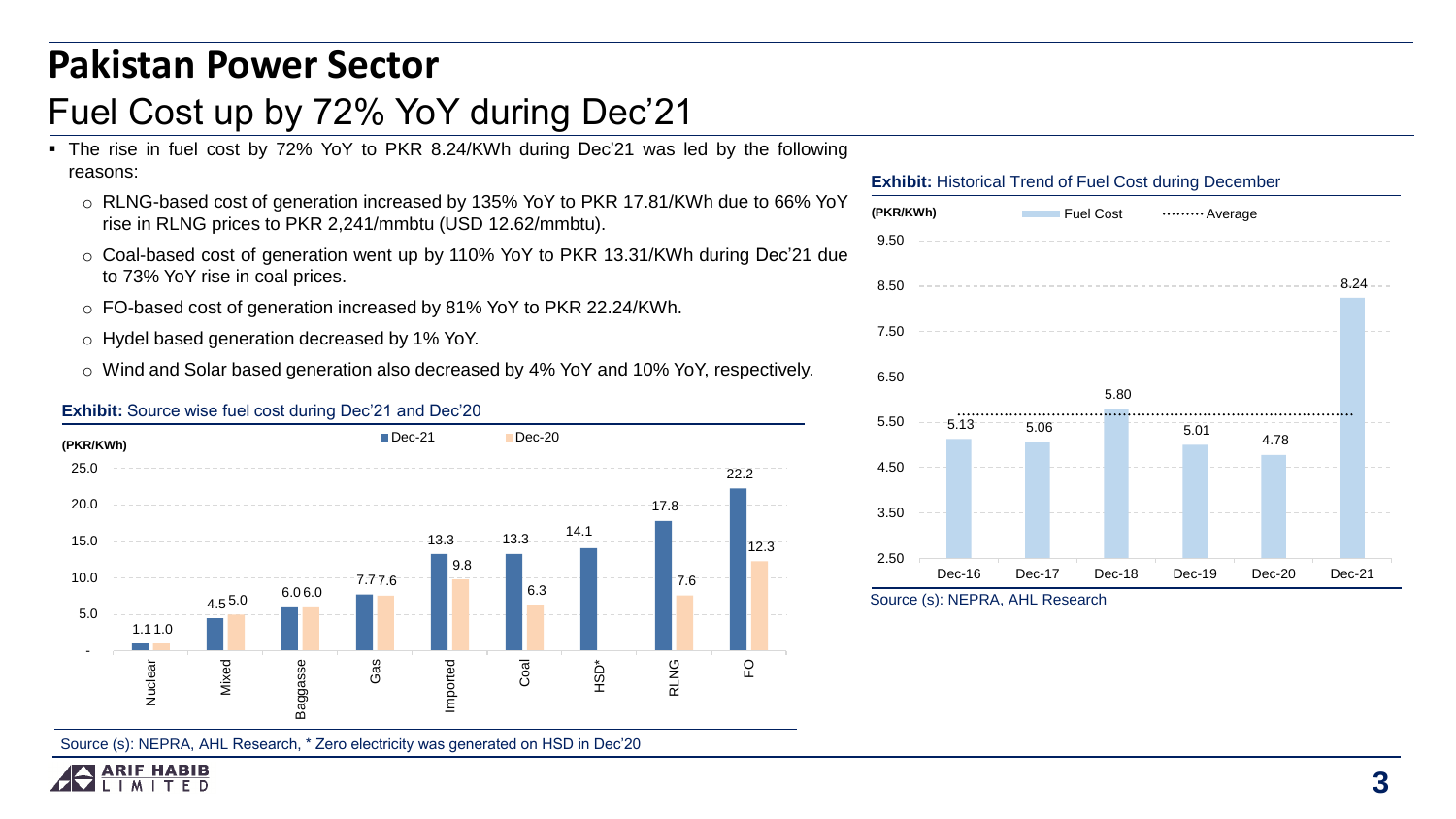# **Pakistan Power Sector** Focus Charts

![](_page_3_Figure_1.jpeg)

|        |        |        |        |                  |         |         |         |           |                  | <b>EXHIDIL.</b> Highest ever Fower Generation during $G1Z1$ , up by 10.0% to 150,572 GWIT. |                      |             | <b>EXHIBIL.</b> FISIONICAL LIBRIC OF SOULCE WISE FOWER IVILY |             |             |             |             |             |             |             |             |         |                     |
|--------|--------|--------|--------|------------------|---------|---------|---------|-----------|------------------|--------------------------------------------------------------------------------------------|----------------------|-------------|--------------------------------------------------------------|-------------|-------------|-------------|-------------|-------------|-------------|-------------|-------------|---------|---------------------|
| (GWh)  |        |        |        | Power Generation |         |         |         | YoY (RHS) |                  |                                                                                            |                      | GWh         | CY21                                                         | <b>CY20</b> | <b>CY19</b> | <b>CY18</b> | <b>CY17</b> | <b>CY16</b> | <b>CY15</b> | <b>CY14</b> | <b>CY13</b> |         | <b>CY12 10Y Avg</b> |
| 50,000 |        |        |        |                  |         |         |         |           |                  |                                                                                            | ----- 12%<br>136.572 | Hydel       | 27.6%                                                        | 32.4%       | 28.9%       | 23.5%       | 26.5%       | 32.9%       | 33.5%       | 34.2%       | 34.6%       | 32.4%   | 30.6%               |
| 35.000 |        |        |        |                  |         |         | 124.027 | 124,016   | 123.447          |                                                                                            | 9%                   | Coal        | 20.0%                                                        | 20.7%       | 17.0%       | 12.8%       | 4.2%        | $0.1\%$     | 0.1%        | 0.1%        | 0.1%        | 0.1%    | 7.5%                |
| 20.000 |        |        |        |                  | 104,078 | 114.090 |         |           |                  |                                                                                            | - 6%                 | <b>RLNG</b> | 19.0%                                                        | 20.0%       | 22.7%       | 22.4%       | $9.7\%$     | $3.1\%$     | $0.0\%$     | $0.0\%$     | $0.0\%$     | $0.0\%$ | 9.7%                |
| 05,000 | 89,173 | 91,066 | 94,740 |                  |         |         |         |           |                  |                                                                                            | 3%                   | Nuclear     | 11.4%                                                        | 7.6%        | 7.3%        | 7.3%        | 6.8%        | 4.7%        | 4.1%        | 4.6%        | 4.3%        | 5.4%    | 6.3%                |
| 90,000 |        |        |        |                  |         |         |         |           | i <mark>.</mark> |                                                                                            | 0%                   | Gas         | 10.7%                                                        | 11.4%       | 15.2%       | 17.9%       | 20.4%       | 25.1%       | 27.9%       | 20.7%       | 21.2%       | 25.1%   | 19.6%               |
| 75,000 |        |        |        |                  |         |         |         |           |                  |                                                                                            | $-3%$                | <b>FO</b>   | 6.8%                                                         | $3.7\%$     | 4.8%        | 11.5%       | 26.7%       | 30.2%       | 29.8%       | 35.9%       | 36.9%       | 33.9%   | 22.0%               |
| 60,000 |        |        |        |                  |         |         |         |           |                  |                                                                                            | $-6%$                | Wind        | 2.5%                                                         | 2.2%        | 2.5%        | 2.3%        | 1.5%        | $0.9\%$     | 0.7%        | 0.3%        | 0.2%        | 0.0%    | 1.3%                |
|        |        |        |        |                  |         |         |         |           |                  |                                                                                            |                      | Others      | 2.0%                                                         | 1.9%        | 1.6%        | 2.4%        | 4.1%        | 2.8%        | 4.0%        | 4.2%        | 2.9%        | 3.1%    | 2.9%                |
|        |        |        |        |                  |         |         |         |           |                  |                                                                                            |                      |             |                                                              |             |             |             |             |             |             |             |             |         |                     |

Source (s): NEPRA, AHL Research

### **Exhibit:** Historical Trend of Average Fuel Cost

![](_page_3_Figure_5.jpeg)

Source (s): NEPRA, AHL Research

### **Exhibit:** Historical Trend FO Share in Power Mix

**Exhibit:** Historical Trend of Source wise Power Mix

![](_page_3_Figure_8.jpeg)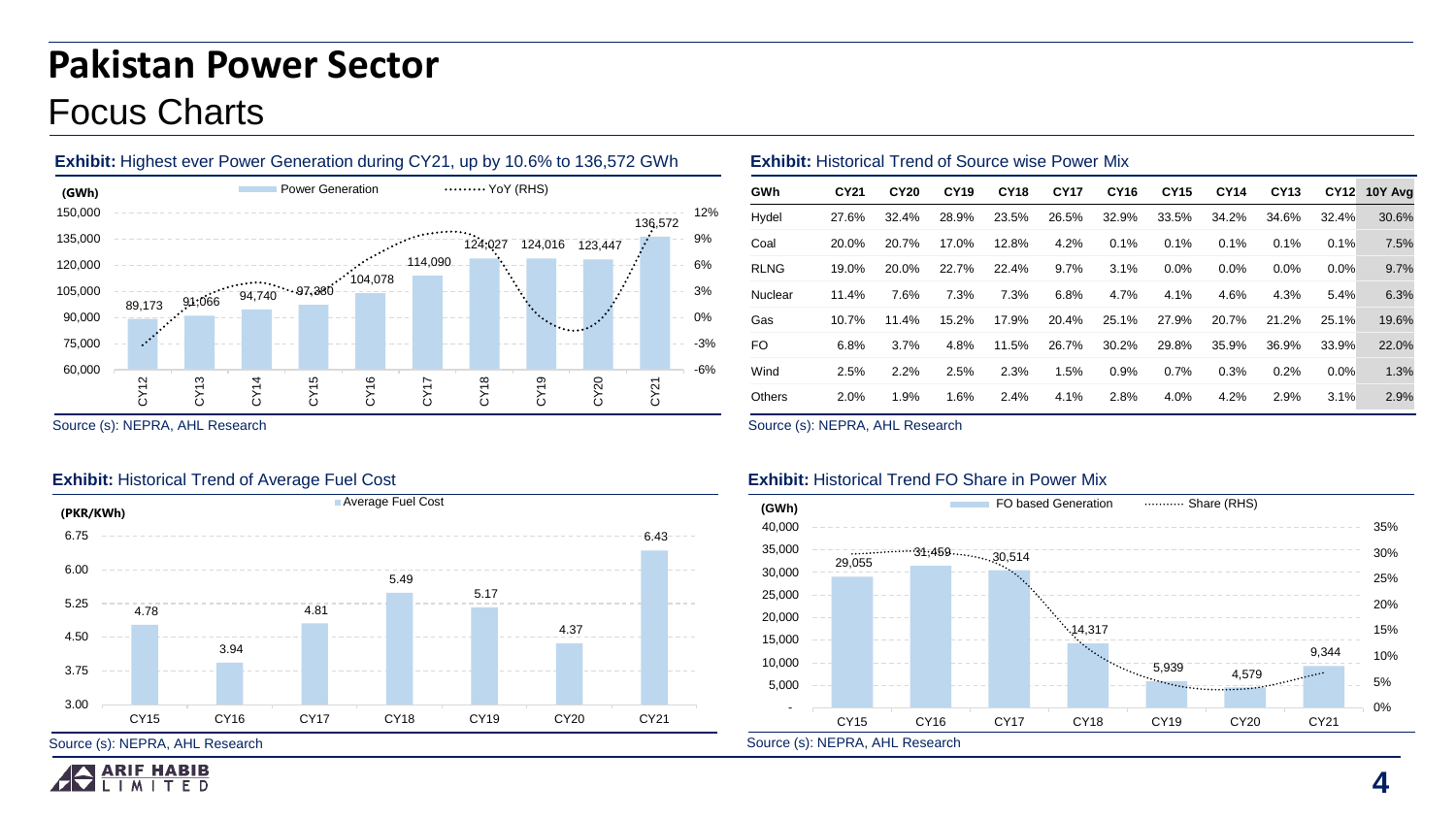# **Pakistan Power Sector** Power Generation up by 9.3% during 1HFY22

| <b>Exhibit:</b> Source wise Power Generation |       |                      |          |                 |            |               |               | <b>Exhibit: Source Wise Share</b> |              |               |               |               |               |               |  |
|----------------------------------------------|-------|----------------------|----------|-----------------|------------|---------------|---------------|-----------------------------------|--------------|---------------|---------------|---------------|---------------|---------------|--|
| <b>GWh</b>                                   |       | <b>Dec-21 Dec-20</b> |          | YoY Nov-21      | <b>MoM</b> | <b>1HFY22</b> | <b>1HFY21</b> | YoY                               |              | <b>Dec-21</b> | <b>Dec-20</b> | <b>Nov-21</b> | <b>1HFY22</b> | <b>1HFY21</b> |  |
| Coal                                         | 2,104 | 2,297                | $-8.4%$  | 1,379           | 52.6%      | 12,439        | 12,702        | $-2.1%$                           | Coal         | 24%           | 29.1%         | 16.3%         | 16.7%         | 18.7%         |  |
| Hydel                                        | 1,769 | 1,789                | $-1.1%$  | 2,816           | $-37.2%$   | 22,587        | 23,702        | $-4.7%$                           | Hydel        | 20%           | 22.7%         | 33.2%         | 30.4%         | 34.8%         |  |
| Nuclear                                      | 1,549 | 741                  | 108.9%   | 1,485           | 4.3%       | 8,999         | 4,330         | 107.8%                            | Nuclear      | 18%           | 9.4%          | 17.5%         | 12.1%         | 6.4%          |  |
| Gas                                          | 1,216 | 1,240                | $-1.9%$  | 1,093           | 11.2%      | 7,325         | 7,027         | 4.2%                              | Gas          | 14%           | 15.7%         | 12.9%         | 9.8%          | 10.3%         |  |
| <b>RLNG</b>                                  | 1,192 | 1,094                | 8.9%     | 1,209           | $-1.4%$    | 13,790        | 14,754        | $-6.5%$                           | <b>RLNG</b>  | 14%           | 13.9%         | 14.3%         | 18.5%         | 21.7%         |  |
| <b>FO</b>                                    | 353   | 294                  | 20.1%    | 145             | 142.8%     | 5,964         | 2,891         | 106.3%                            | <b>FO</b>    | 4%            | 3.7%          | 1.7%          | 8.0%          | 4.2%          |  |
| <b>HSD</b>                                   | 251   | $\mathbf 0$          | nm       | 25              | 904.4%     | 479           | 289           | 65.6%                             | <b>HSD</b>   | 3%            | 0.0%          | 0.3%          | 0.6%          | 0.4%          |  |
| Wind                                         | 210   | 220                  | $-4.4%$  | 175             | 19.9%      | 1,901         | 1,368         | 38.9%                             | Wind         | 2%            | 2.8%          | 2.1%          | 2.6%          | 2.0%          |  |
| Bagasse                                      | 95    | 102                  | $-7.0\%$ | 54              | 74.8%      | 242           | 252           | $-4.0%$                           | Bagasse      | $1\%$         | 1.3%          | 0.6%          | 0.3%          | 0.4%          |  |
| Solar                                        | 45    | 50                   | $-9.9%$  | 51              | $-11.1%$   | 348           | 343           | 1.7%                              | Solar        | 1%            | 0.6%          | 0.6%          | 0.5%          | 0.5%          |  |
| Imported                                     | 36    | 33.23                | 8.3%     | 37              | $-1.9%$    | 248           | 256           | $-3.3%$                           | Imported     | 0%            | 0.4%          | 0.4%          | 0.3%          | 0.4%          |  |
| Mixed                                        | 8     | 20.01                | $-60.0%$ | 12 <sup>2</sup> | $-32.4%$   | 75            | 132           | $-43.4%$                          | Mixed        | 0%            | 0.3%          | 0.1%          | 0.1%          | 0.2%          |  |
| <b>Total</b>                                 | 8,828 | 7,880                | 12.0%    | 8,482           | 4.1%       | 74,396        | 68,047        | 9.3%                              | <b>Total</b> | 100.0%        | 100.0%        | 100.0%        | 100.0%        | 100.0%        |  |
|                                              |       |                      |          |                 |            |               |               |                                   |              |               |               |               |               |               |  |
| Fuel Cost*                                   | 8.24  | 4.78                 | 72.4%    | 6.32            | 30.4%      | 7.14          | 4.15          | 72.1%                             |              |               |               |               |               |               |  |

Source (s): NEPRA, AHL Research, \* PKR/KWh

Source (s): NEPRA, AHL Research

![](_page_4_Picture_4.jpeg)